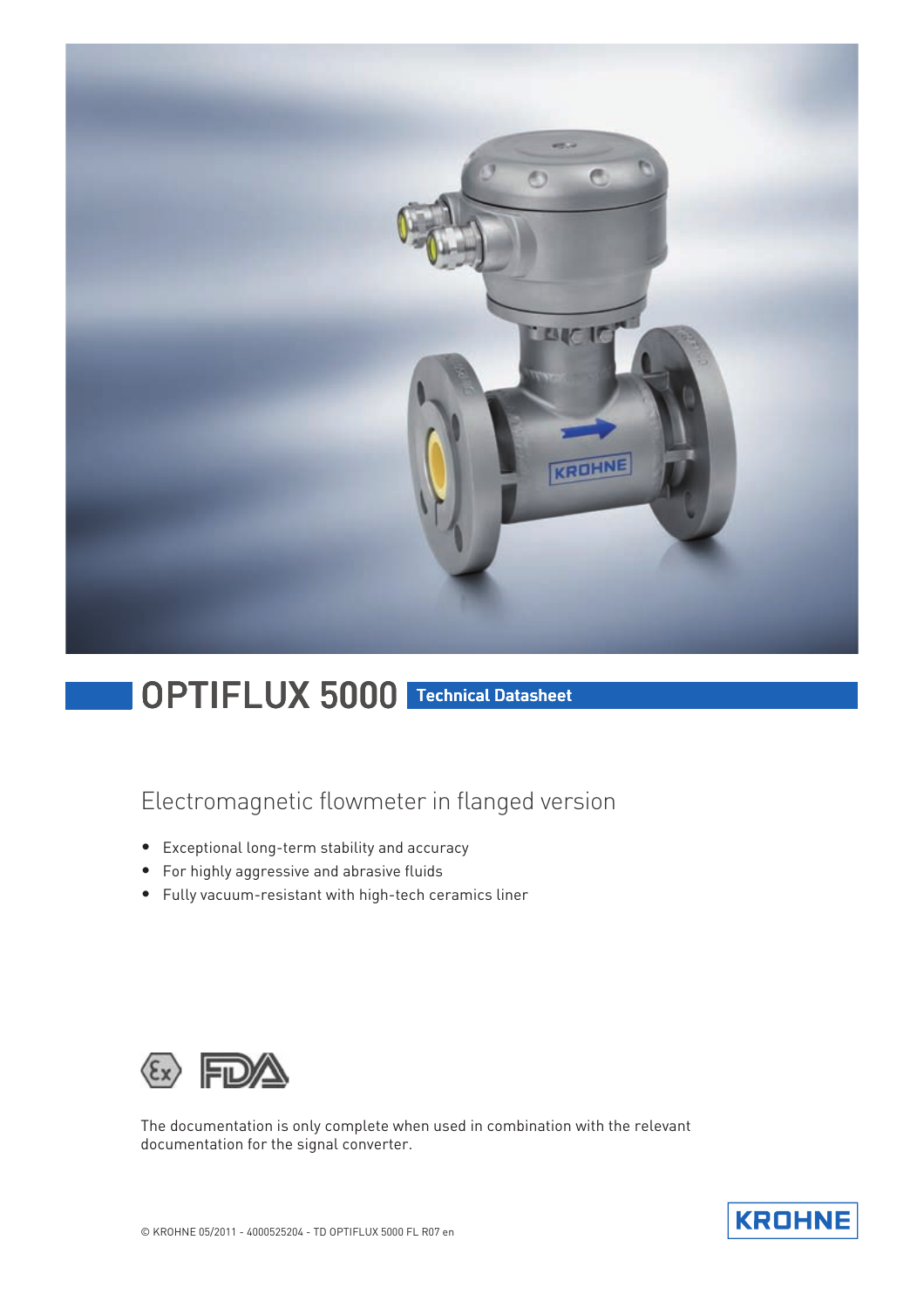

| 1 Product features       | 3  |
|--------------------------|----|
|                          |    |
| 2 Technical data         | 7  |
|                          |    |
| 3 Installation           | 15 |
|                          |    |
| 4 Electrical connections | 20 |
|                          |    |
| 5 Notes                  | 22 |

 $\overline{2}$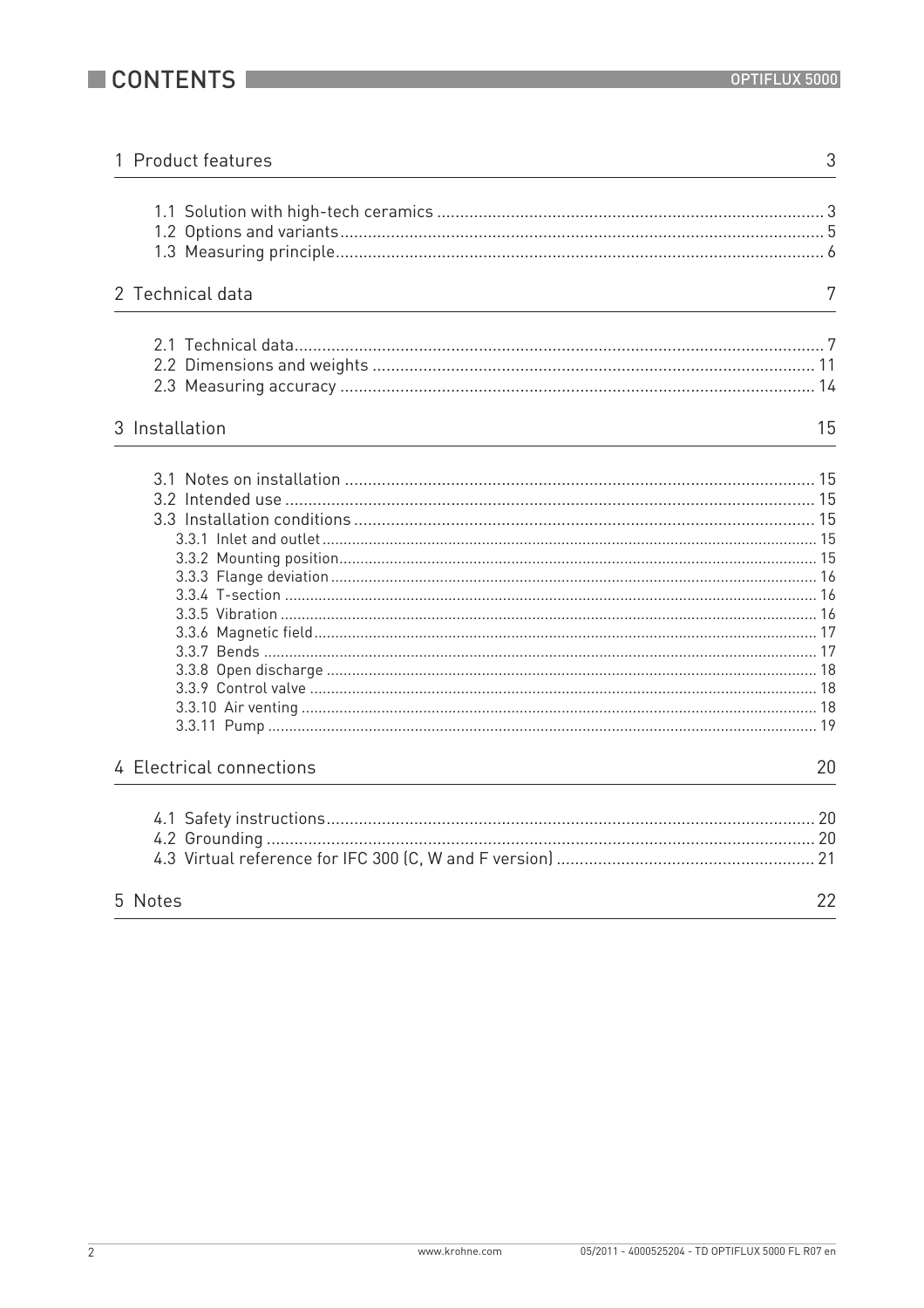## 1.1 Solution with high-tech ceramics

The OPTIFLUX 5000 is one of the most accurate flowmeters available in the market today. This is the result of a special tube design with conical parts, optimizing the flow profile. Leading metrological institutes use the OPTIFLUX 5000 as their master meter.

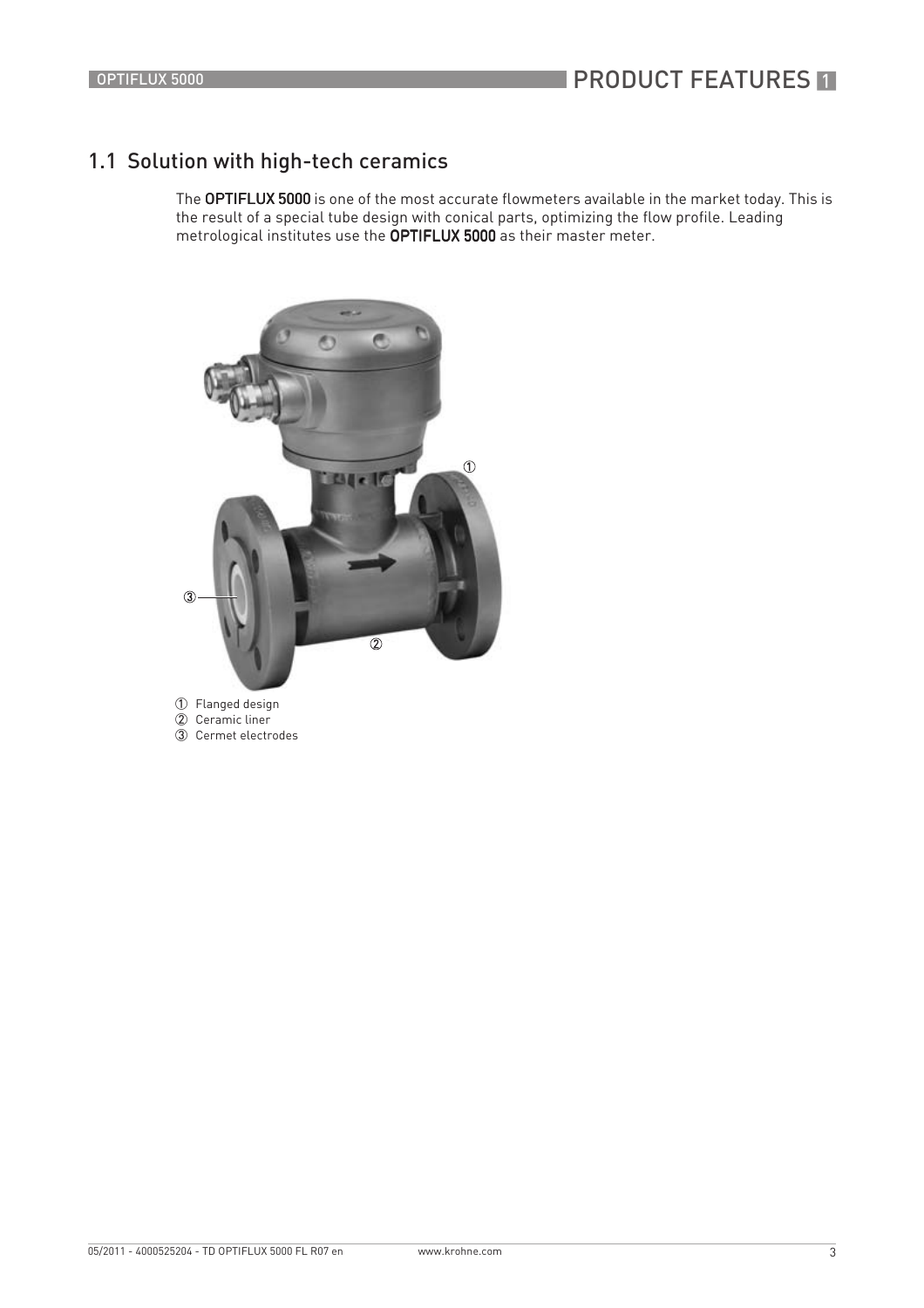#### **Highlights**

- Exceptional long-term stability and accuracy
- Unique flow tube
- Fused in-place Cermet or platinum electrodes
- For highly aggressive and abrasive fluids
- Fully vacuum-resistant
- High-tech ceramics liner
- Insensitive against temperature shocks

#### Industries

- Chemical
- Paper & pulp
- Water & wastewater
- Minerals & mining
- Food & beverage
- Machinery

#### Applications

- Master transfer meter
- Precise volumetric dosing of additives
- Chemical injection
- For acids, alkaline, paste, slurries and many other aggressive media even with high solid contents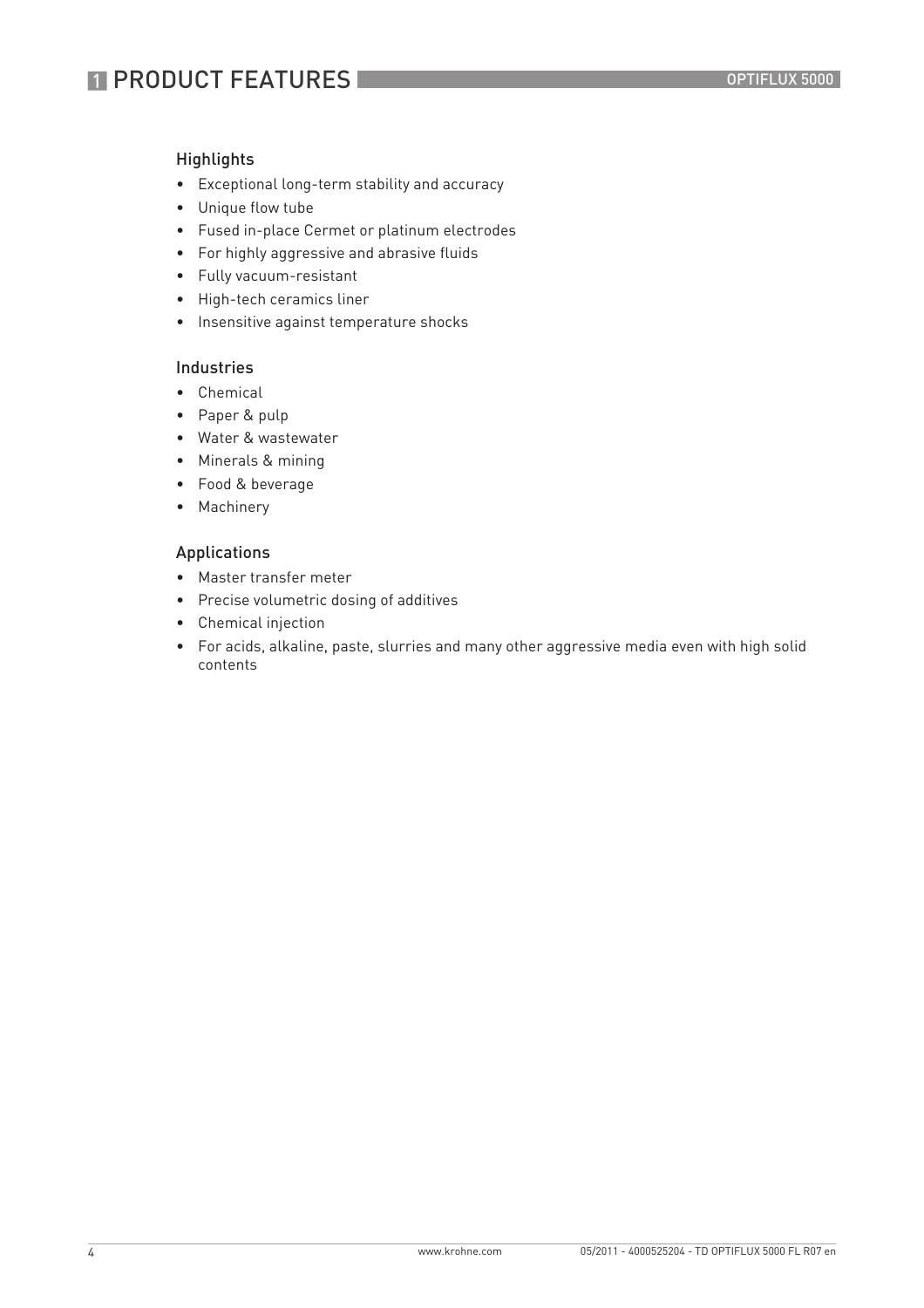## 1.2 Options and variants



- Nominal diameter range DN15...300
- Several pressure ratings
- Configurable with IFC 100 and IFC 300 converter
- Hazardous areas
- Groundings rings available in high grade alloy's
- Virtual reference
- Stainless steel versions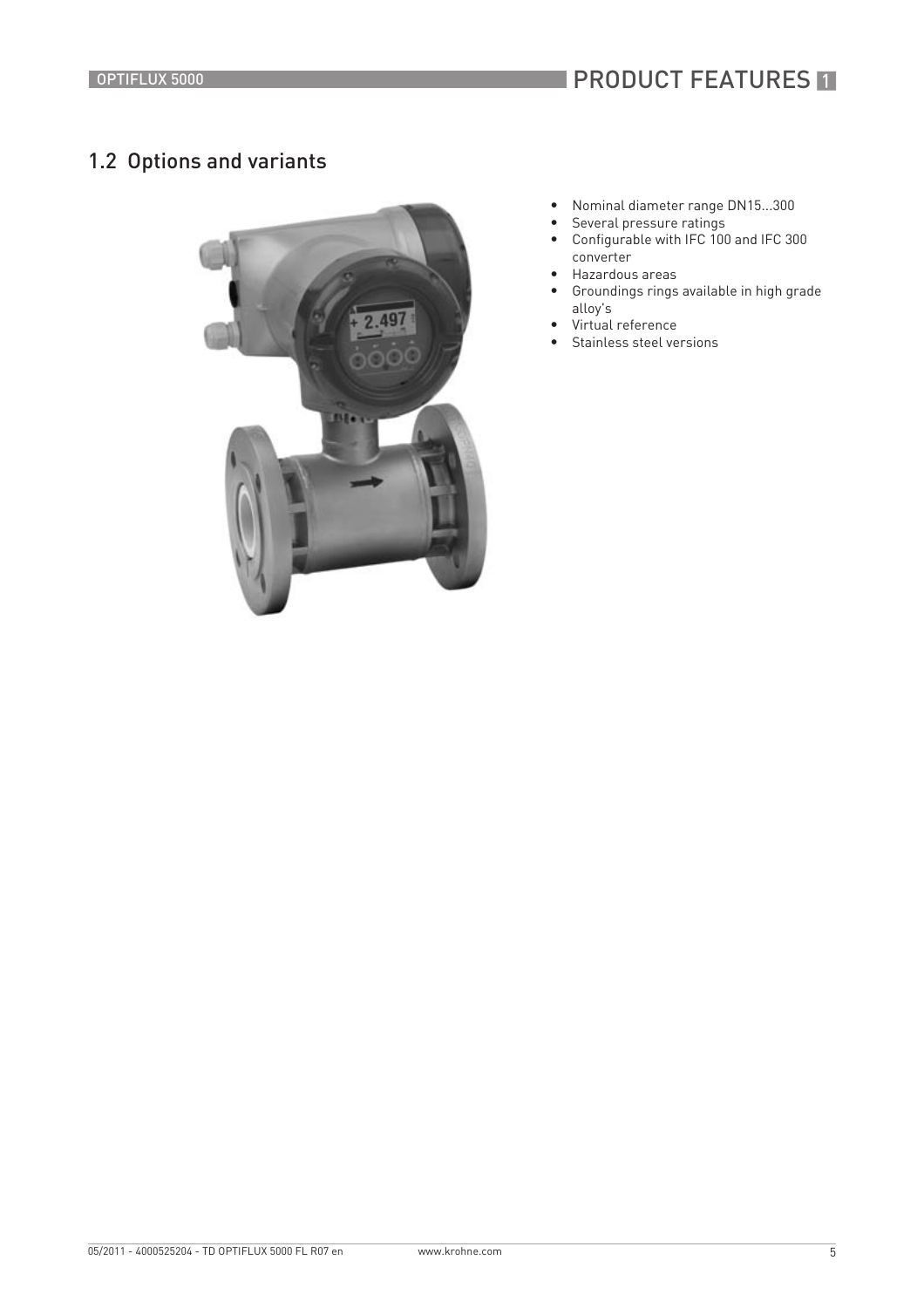## 1.3 Measuring principle

An electrically conductive fluid flows inside an electrically insulated pipe through a magnetic field. This magnetic field is generated by a current, flowing through a pair of field coils. Inside of the fluid, a voltage U is generated:  $U = v * k * B * D$ 

in which: v = mean flow velocity

k = factor correcting for geometry

B = magnetic field strength

D = inner diameter of flow meter

The signal voltage U is picked off by electrodes and is proportional to the mean flow velocity v and thus the flow rate q. A signal converter is used to amplify the signal voltage, filter it and convert it into signals for totalising, recording and output processing.



- 1 Induced voltage (proportional to flow velocity)
- 2 Electrodes
- 3 Magnetic field
- $\overline{4}$  Field coils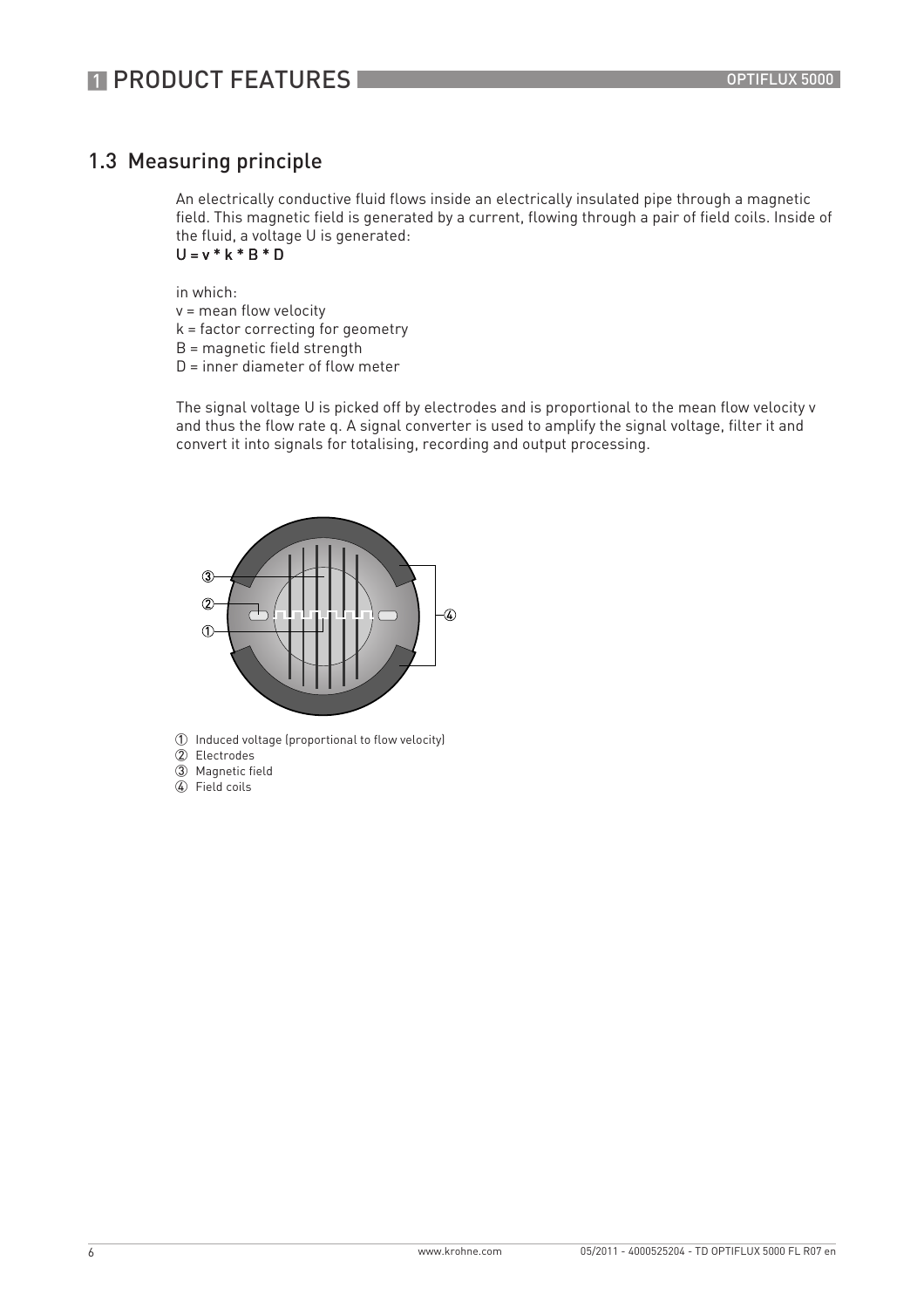## 2.1 Technical data

- The following data is provided for general applications. If you require data that is more relevant to your specific application, please contact us or your local representative.
- Additional information (certificates, special tools, software,...) and complete product documentation can be downloaded free of charge from the website (Download Center).

#### Measuring system

| Measuring principle         | Faraday's law of induction                                        |  |  |
|-----------------------------|-------------------------------------------------------------------|--|--|
| Application range           | Electrically conductive fluids                                    |  |  |
| <b>Measured value</b>       |                                                                   |  |  |
| Primary measured value      | Flow velocity                                                     |  |  |
| Secondary measured<br>value | Volume flow, mass flow, electrical conductivity, coil temperature |  |  |

#### Design

| Features             | Flanged version with optimized flow tube.                                                                                                                                                                                  |  |
|----------------------|----------------------------------------------------------------------------------------------------------------------------------------------------------------------------------------------------------------------------|--|
| Modular construction | The measurement system consists of a flow sensor and a signal converter. It<br>is available as compact and as separate version. More information about the<br>signal converter can be found in the relevant documentation. |  |
| Compact version      | With IFC 100 converter: OPTIFLUX 5100 C                                                                                                                                                                                    |  |
|                      | With IFC 300 converter: OPTIFLUX 5300 C                                                                                                                                                                                    |  |
| Remote version       | In wall (W) mount version with IFC 100 converter: OPTIFLUX 5100 W                                                                                                                                                          |  |
|                      | In field $(F)$ , wall $(W)$ or rack $(R)$ mount version with IFC 300 converter:<br>OPTIFLUX 5300 F, W or R                                                                                                                 |  |
| Nominal diameter     | DN15300 / 1/212"                                                                                                                                                                                                           |  |
| Measurement range    | $-12+12$ m/s / $-40+40$ ft/s                                                                                                                                                                                               |  |

#### Measuring accuracy

| Reference conditions | Medium: water                                                                         |
|----------------------|---------------------------------------------------------------------------------------|
|                      | Temperature: 20°C / 68°F                                                              |
|                      | Flow velocity: $> 1 \text{ m/s}$ / $> 3 \text{ ft/s}$                                 |
|                      | Operating pressure: 1 bar / 14.5 psig                                                 |
|                      | Valve closing time variation: < 1 ms                                                  |
|                      | Wet calibrated on EN 17025 accredited calibration rig by direct volume<br>comparison. |
| Maximum measuring    | Related to volume flow (MV = measured value).                                         |
| error                | These values are related to the pulse / frequency output.                             |
|                      | The additional typical measuring deviation for the current output is $\pm 10 \mu A$ . |
|                      | For information refer to <i>Measuring accuracy</i> on page 14.                        |
| Repeatability        | ±0.1% of MV, minimum 1 mm/s                                                           |
| Long term stability  | $\pm 0.1\%$ of MV                                                                     |
| Special calibration  | On request                                                                            |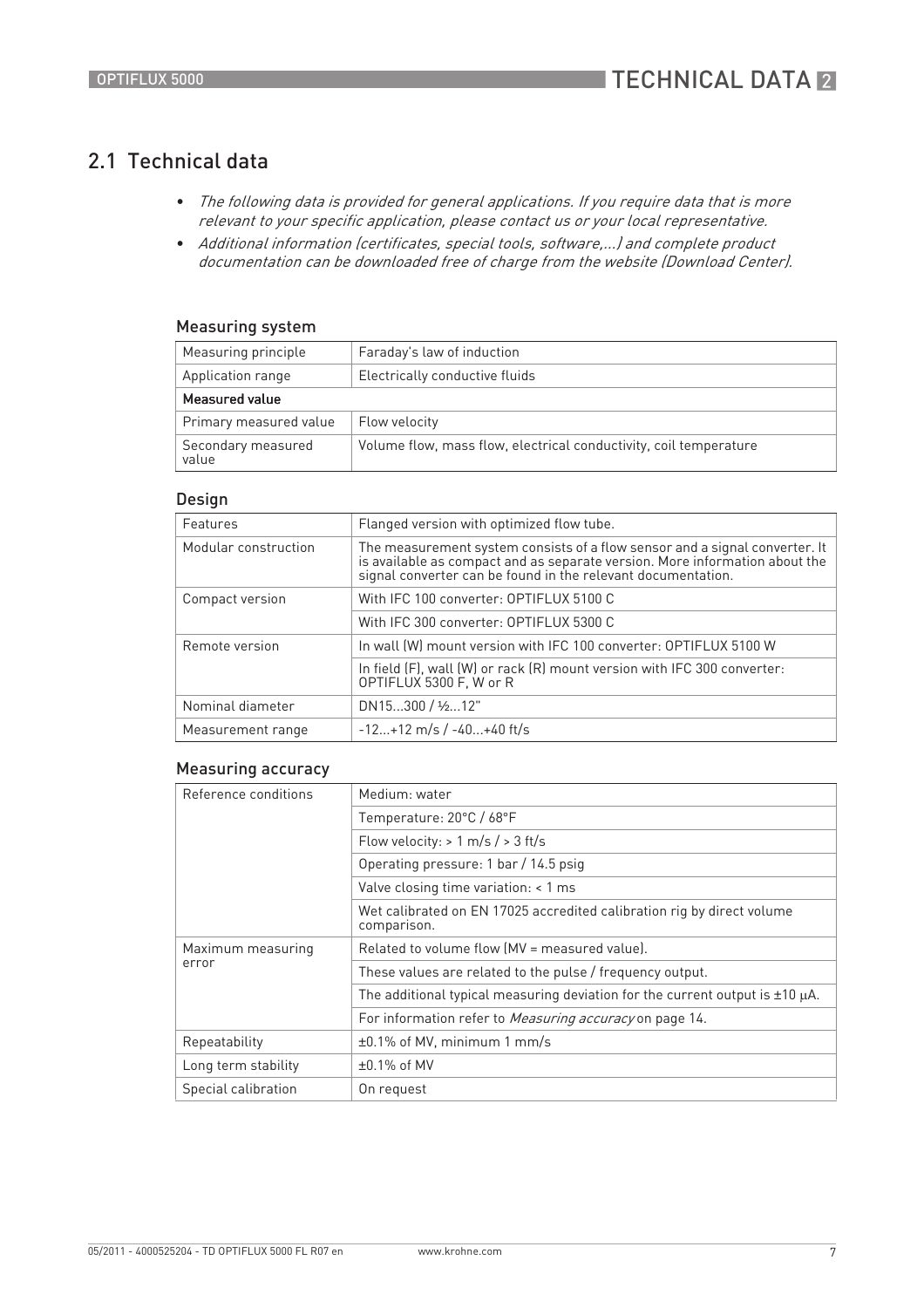## **2 TECHNICAL DATA**

### Operating conditions

| <b>Temperature</b>                    |                                                                                                              |  |  |
|---------------------------------------|--------------------------------------------------------------------------------------------------------------|--|--|
| Process temperature                   | Compact version: -40+140°C / -40+284°F                                                                       |  |  |
|                                       | Remote version: - 40+180°C / -40+356°F                                                                       |  |  |
|                                       | For Ex versions different temperatures are valid.<br>Please check the relevant Ex documentation for details. |  |  |
| Maximum temperature<br>change (shock) | 120°C / 248°F                                                                                                |  |  |
| Ambient temperature                   | -40+65°C / -40+149°F                                                                                         |  |  |
|                                       | For Ex versions different temperatures are valid.<br>Please check the relevant Ex documentation for details. |  |  |
| Storage temperature                   | $-50+70°C$ / $-58+158°C$                                                                                     |  |  |
| Pressure                              |                                                                                                              |  |  |
| Ambient                               | Atmospheric                                                                                                  |  |  |
| Nominal flange pressure               | Standard:                                                                                                    |  |  |
| EN 1092-1                             | DN200300: PN10                                                                                               |  |  |
|                                       | DN100  150 · PN16                                                                                            |  |  |
|                                       | DN1580: PN40                                                                                                 |  |  |
| <b>ASMF R16.5</b>                     | Standard:                                                                                                    |  |  |
|                                       | 112" : 150 lb                                                                                                |  |  |
|                                       | 1/ <sub>2</sub> ": 300 lb                                                                                    |  |  |
|                                       | Option:                                                                                                      |  |  |
|                                       | $13"$ : 300 lb                                                                                               |  |  |
| Vacuum load                           | $0$ mbar / $0$ psi                                                                                           |  |  |
| Pressure ranges for                   | Pressure resistant up to 40 bar / 580 psi                                                                    |  |  |
| secondary containment                 | Burst pressure up to approx. 160 bar / 2320 psi                                                              |  |  |
| <b>Chemical properties</b>            |                                                                                                              |  |  |
| Physical condition                    | Conductive liquids                                                                                           |  |  |
| Electrical conductivity               | Non water:                                                                                                   |  |  |
|                                       | DN25300: ≥ 1 µS/cm                                                                                           |  |  |
|                                       | DN15: $\geq$ 5 µS/cm                                                                                         |  |  |
|                                       | Demineralised cold water:                                                                                    |  |  |
|                                       | DN15300: $\geq$ 20 µS/cm                                                                                     |  |  |
| Permissible gas content<br>(volume)   | $\leq 5\%$                                                                                                   |  |  |
| Permissible solid content             | IFC 100: ≤ 10%                                                                                               |  |  |
| (volume)                              | IFC 300: $\leq$ 70%                                                                                          |  |  |
| Recommended flow<br>velocity          | $-12+12$ m/s / $-40+40$ ft/s                                                                                 |  |  |

#### Installation conditions

| Installation   | Take care that the flow sensor is always fully filled.            |  |  |
|----------------|-------------------------------------------------------------------|--|--|
|                | For detailed information refer to <i>Installation</i> on page 15. |  |  |
| Flow direction | Forward and reverse.                                              |  |  |
|                | Arrow on flow sensor indicates positive flow direction.           |  |  |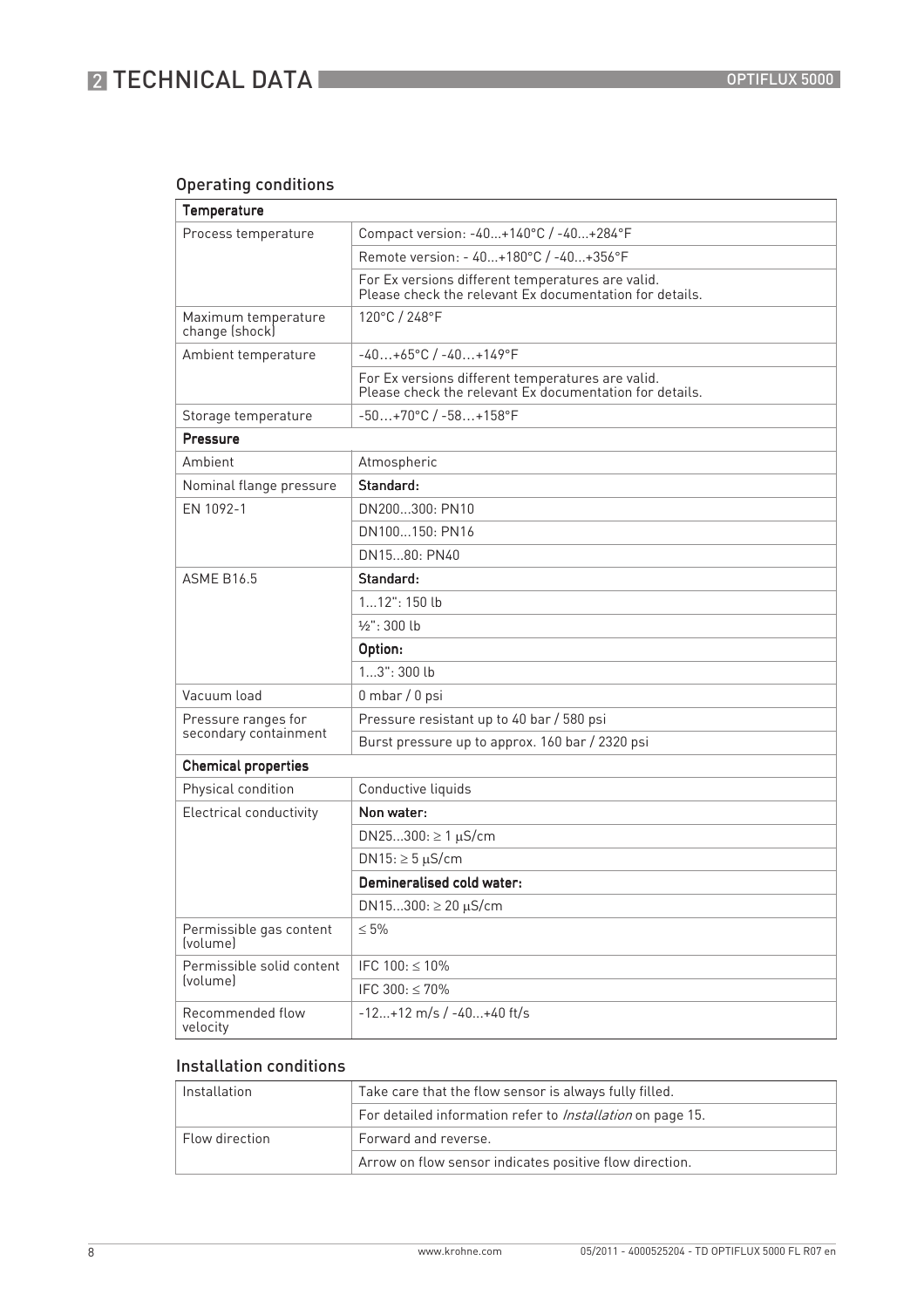| Inlet run              | $\geq$ 5 DN (without disturbing flow, after a single 90° bend)              |  |  |
|------------------------|-----------------------------------------------------------------------------|--|--|
|                        | $\geq$ 10 DN (after a double bend 2x 90°)                                   |  |  |
|                        | $\geq$ 10 DN (behind a control valve)                                       |  |  |
| Outlet run             | $> 2 \text{ DN}$                                                            |  |  |
| Dimensions and weights | For detailed information refer to <i>Dimensions and weights</i> on page 11. |  |  |

#### Materials

| Sensor housing         | DN15100: stainless steel AISI 316 [1.4408]                                              |  |  |
|------------------------|-----------------------------------------------------------------------------------------|--|--|
|                        | DN150300: sheet steel (carbon steel)                                                    |  |  |
| Measuring tube         | ceramic                                                                                 |  |  |
| Connection box         | Standard: polyurethane coated die-cast aluminium                                        |  |  |
| (only remote versions) | Option: stainless steel                                                                 |  |  |
| Grounding rings        | Standard:                                                                               |  |  |
|                        | DN15100: not included                                                                   |  |  |
|                        | DN150300: integrated, stainless steel AISI 316L (1.4404)                                |  |  |
|                        | Option:                                                                                 |  |  |
|                        | DN15100: virtual reference (only with IFC 300 converter)                                |  |  |
|                        | DN150300: Hastelloy® C                                                                  |  |  |
| Gaskets                | DN15100: PTFE                                                                           |  |  |
|                        | DN150300: FPM / FKM 0-ring                                                              |  |  |
| Measuring electrodes   | Standard:                                                                               |  |  |
|                        | DN15100: cermet                                                                         |  |  |
|                        | DN150300: stainless steel AISI 316 Ti (1.4571)                                          |  |  |
|                        | Option:                                                                                 |  |  |
|                        | DN150300: platinum, Hastelloy® C, low noise (basis Hastelloy C4,<br>tantalum, titanium) |  |  |

#### Process connections

| EN 1092-1 | DN200300: PN10          |
|-----------|-------------------------|
|           | DN100150: PN16          |
|           | DN1580: PN40            |
| ASME      | Standard:               |
|           | $112"$ : 150 lb         |
|           | $\frac{1}{2}$ ": 300 lb |
|           | Option:                 |
|           | $13"$ : 300 lb          |

#### Electrical connections

| Signal cable | Only for remote systems.                                                                                                                                                             |
|--------------|--------------------------------------------------------------------------------------------------------------------------------------------------------------------------------------|
| Type A       | Standard cable, double shielded.<br>Max. length: 600 m / 1950 ft (dep. on electrical conductivity and measuring<br>sensor). See documentation of the converter for more information. |
| Type B       | Optional cable, triple shielded.<br>Max. length: 600 m / 1950 ft (dep. on electrical conductivity and measuring<br>sensor). See documentation of the converter for more information. |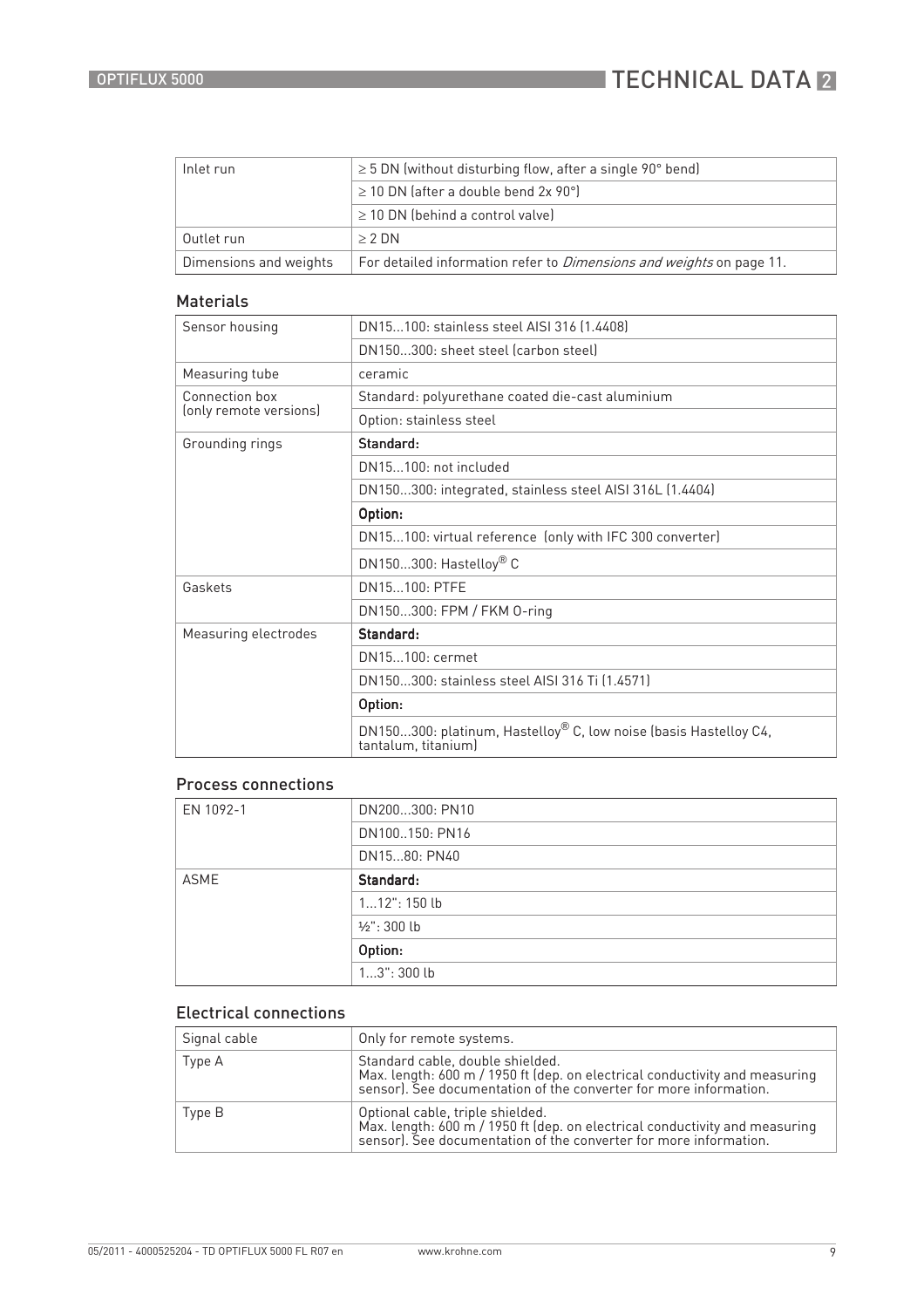## **2 TECHNICAL DATA**

## Approvals and certifications

| CE Sign                       |                                                                                                                                                                   |  |  |
|-------------------------------|-------------------------------------------------------------------------------------------------------------------------------------------------------------------|--|--|
|                               | This device fulfills the statutory requirements of the EC directives. The<br>manufacturer certifies successful testing of the product by applying the CE<br>mark. |  |  |
| Electromagnetic               | Directive: 2004/108/EC, NAMUR NE21/04                                                                                                                             |  |  |
| compatibility                 | Harmonized standard: EN 61326-1: 2006                                                                                                                             |  |  |
| Low Voltage Directive         | Directive: 2006/95/EC                                                                                                                                             |  |  |
|                               | Harmonized standard: EN 61010: 2001                                                                                                                               |  |  |
| Pressure Equipment            | Directive: 97/23/EC                                                                                                                                               |  |  |
| <b>Directive</b>              | Category I, II or SEP                                                                                                                                             |  |  |
|                               | Fluid group 1                                                                                                                                                     |  |  |
|                               | Production module H                                                                                                                                               |  |  |
| Other approvals and standards |                                                                                                                                                                   |  |  |
| Non-Ex                        | Standard                                                                                                                                                          |  |  |
| <b>Hazardous areas</b>        |                                                                                                                                                                   |  |  |
| ATEX                          | Please check the relevant Ex documentation for details.                                                                                                           |  |  |
|                               | In combination with IFC 100 W converter                                                                                                                           |  |  |
|                               | II 2 G or II 2 D                                                                                                                                                  |  |  |
|                               | In combination with IFC 300 C or F converter                                                                                                                      |  |  |
|                               | II 2 GD or II 2 (1) GD                                                                                                                                            |  |  |
|                               | <b>Remote version</b>                                                                                                                                             |  |  |
|                               | II 2 GD                                                                                                                                                           |  |  |
| <b>FM</b>                     | In combination with IFC 300 C or F converter                                                                                                                      |  |  |
|                               | Class I, Div. 2, groups A, B, C and D                                                                                                                             |  |  |
|                               | Class II, Div. 2, groups F and G                                                                                                                                  |  |  |
|                               | Class III, Div. 2, groups F and G                                                                                                                                 |  |  |
|                               | Only for diameters DN15100                                                                                                                                        |  |  |
| <b>CSA</b>                    | In combination with IFC 300 C or F converter                                                                                                                      |  |  |
|                               | Class I, Div. 2, groups A, B, C and D                                                                                                                             |  |  |
|                               | Class II, Div. 2, groups F and G                                                                                                                                  |  |  |
|                               |                                                                                                                                                                   |  |  |
|                               | Only for diameters DN15100                                                                                                                                        |  |  |
| IEC-Ex                        | pending                                                                                                                                                           |  |  |
| <b>NEPSI</b>                  | GYJ101206 / GYJ101207                                                                                                                                             |  |  |
|                               | Ex me ja IIC T6T3                                                                                                                                                 |  |  |
|                               | Ex de ia IIC T6T3                                                                                                                                                 |  |  |
| Custody transfer              | Standard: without verification                                                                                                                                    |  |  |
|                               | Only in combination with IFC 300 converter.                                                                                                                       |  |  |
|                               | Option: MI-001, MI-005 type examination certificate                                                                                                               |  |  |
| Protection category acc.      | Standard: IP 66/67 (NEMA 4/4X/6)                                                                                                                                  |  |  |
| to IEC 529 / EN 60529         | Option: IP 68 (NEMA 6P)                                                                                                                                           |  |  |
| Hygiene                       | Ceramic measuring tube is FDA approved.                                                                                                                           |  |  |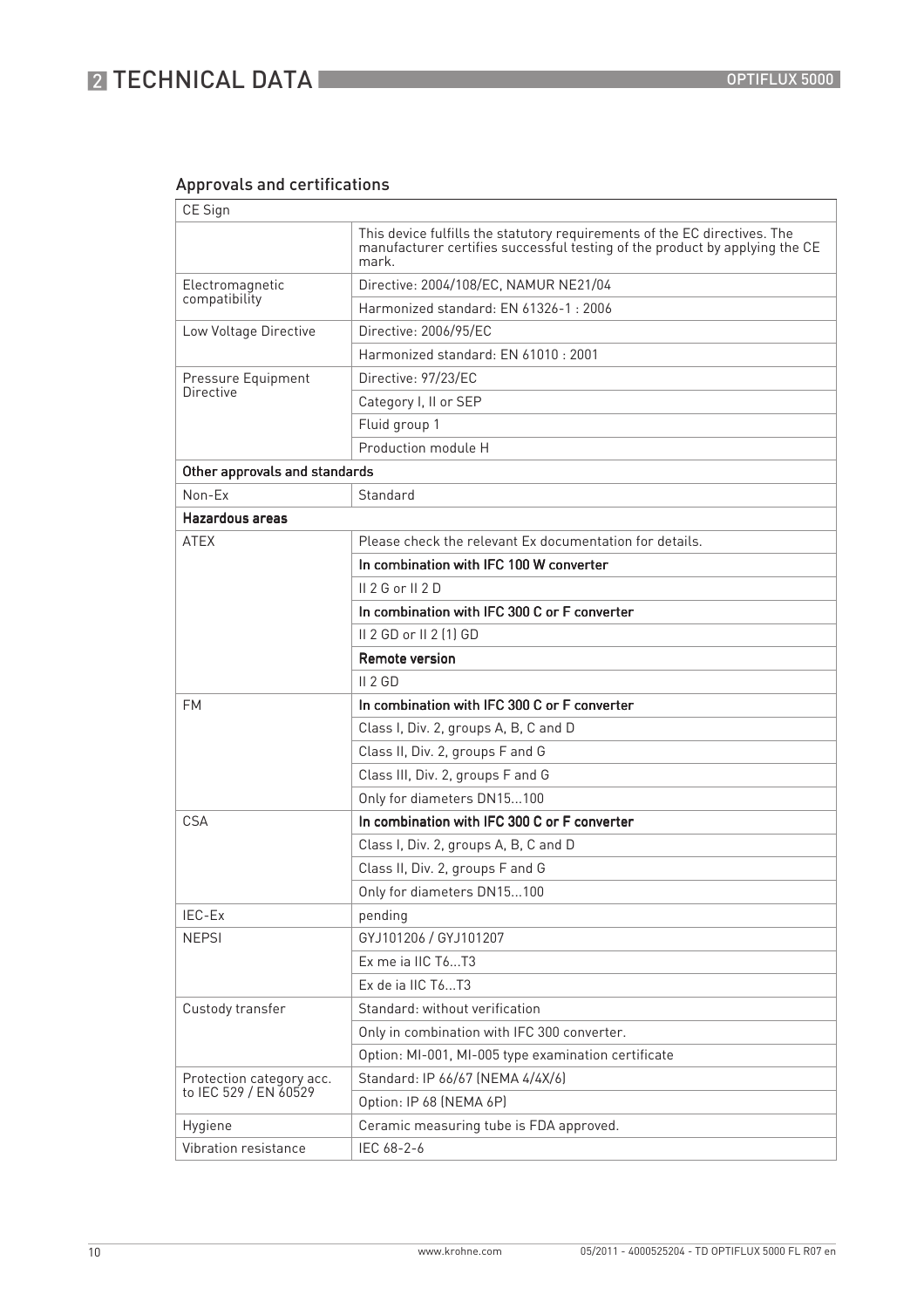## 2.2 Dimensions and weights

| <b>Remote version</b>                                  | b<br>a<br>Iн      | c                                                    | $a = 77$ mm $/ 3.1"$<br>$b = 139$ mm / $5.5$ " ①<br>$c = 106$ mm $/ 4.2$ "<br>Total height = $H + a$ |
|--------------------------------------------------------|-------------------|------------------------------------------------------|------------------------------------------------------------------------------------------------------|
| Compact version with<br>IFC 300                        | b<br>Ō<br>a<br>Iн | $\overline{c}$                                       | $a = 155$ mm / 6.1"<br>$b = 230$ mm / 9.1" ①<br>$c = 260$ mm / $10.2$ "<br>Total height = $H + a$    |
| <b>Compact version with</b><br>$IFC$ 100 $[0^{\circ}]$ | C<br>a            | b<br>$\overline{\circ}$ $\overline{\circ}$<br>Η<br>W | $a = 82$ mm $/ 3.2"$<br>$b = 161$ mm $/ 6.3"$<br>$c = 257$ mm / 10.1" ①<br>Total height = $H + a$    |
| Compact version with<br>IFC 100 (45°)                  |                   | a<br>н<br>w                                          | $a = 186$ mm $/ 7.3"$<br>$b = 161$ mm $/ 6.3"$<br>$c = 184$ mm / 2.7" ①<br>Total height = $H + a$    |

1 The value may vary depending on the used cable glands.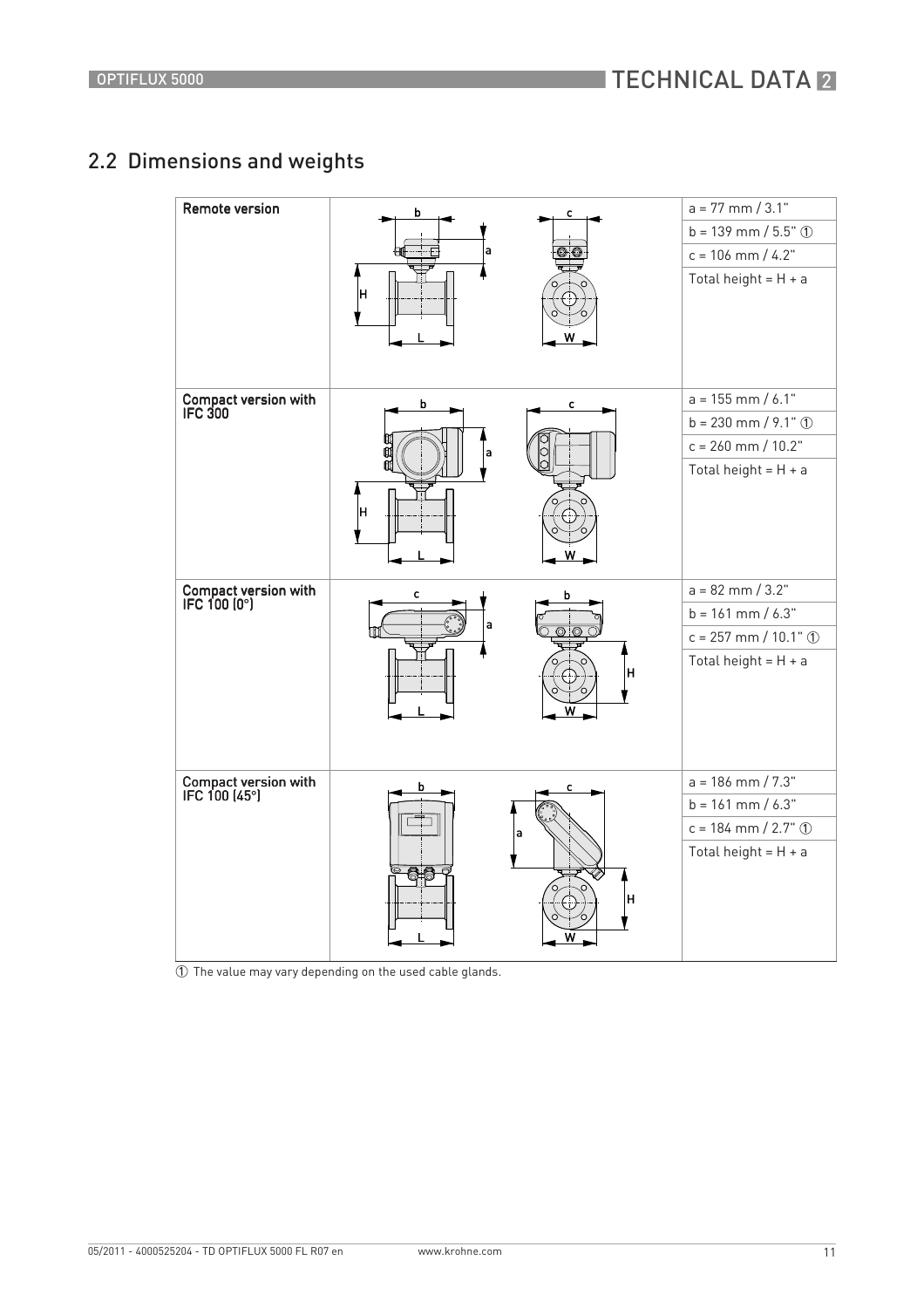## **2 TECHNICAL DATA**



Figure 2-1: Construction details DN15...100

1 Detail ceramics / flange / gaskets

2 PTFE sealing ring



Figure 2-2: Construction details DN150...300

- 1 Ceramic liner
- $(2)$  O-ring
- 3 Screw
- $\overline{4}$  Grounding ring
- All data given in the following tables are based on standard versions of the sensor only.
- Especially for smaller nominal sizes of the sensor, the converter can be bigger than the sensor.
- Note that for other pressure ratings than mentioned, the dimensions may be different.
- For full information on converter dimensions see relevant documentation.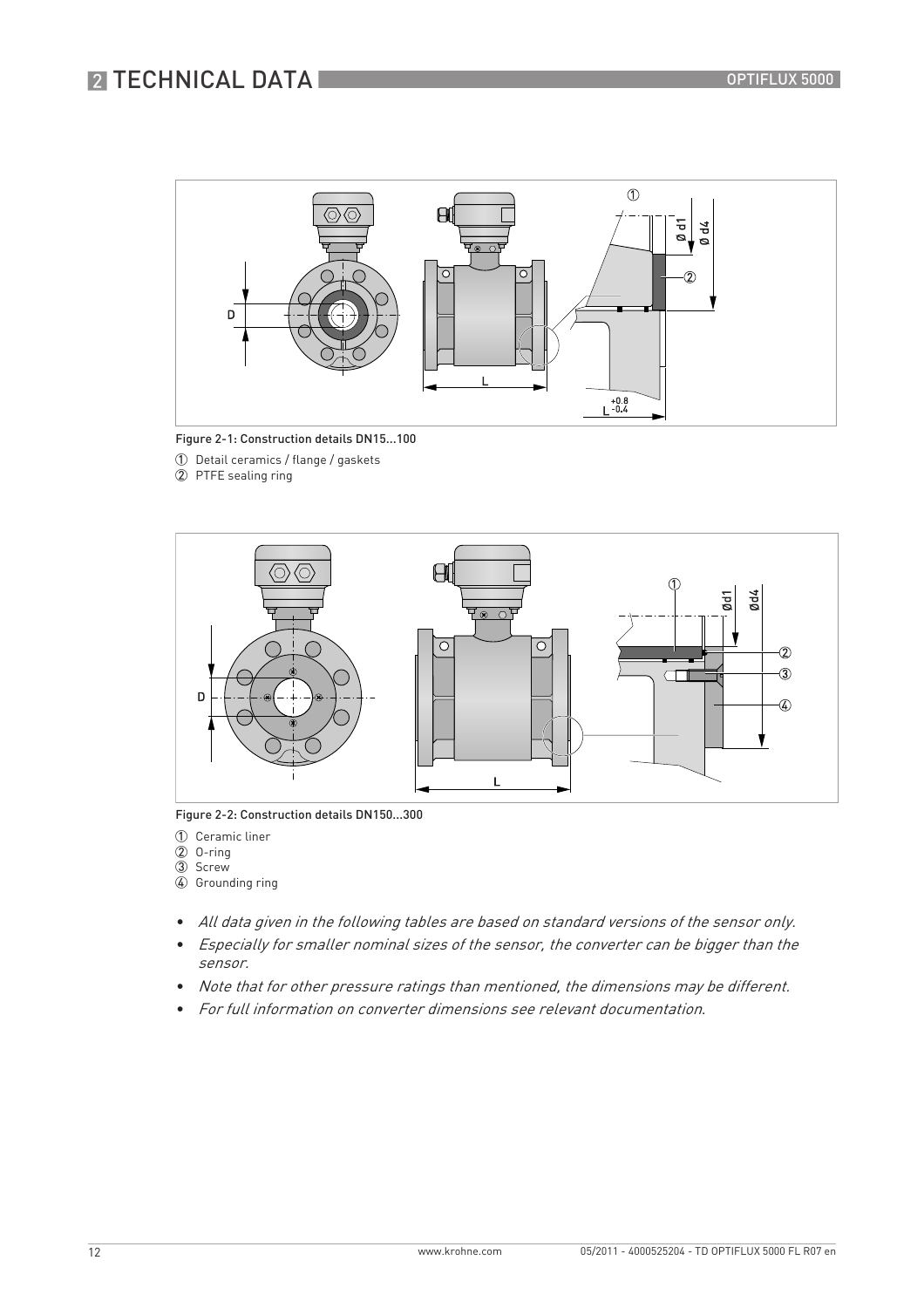#### EN 1092-1

| Nominal<br>size |     |     |     | Dimensions [mm] |     |     | Approx.<br>weight [kg] |
|-----------------|-----|-----|-----|-----------------|-----|-----|------------------------|
| <b>DN</b>       |     | H   | W   | D               | Ød1 | Ød4 |                        |
| 15              | 150 | 127 | 95  | 12              | 15  | 44  | 3                      |
| 25              | 150 | 143 | 115 | 20              | 26  | 46  | 4                      |
| 40              | 150 | 168 | 150 | 30              | 39  | 62  | 6                      |
| 50              | 200 | 184 | 165 | 40              | 51  | 74  | 9                      |
| 80              | 200 | 217 | 200 | 60              | 80  | 106 | 15                     |
| 100             | 250 | 242 | 220 | 80              | 101 | 133 | 21                     |
| 150             | 265 | 355 | 283 | 150             | 150 | 215 | 37                     |
| 200             | 315 | 396 | 342 | 200             | 198 | 270 | 53                     |
| 250             | 365 | 458 | 395 | 250             | 250 | 322 | 87                     |
| 300             | 500 | 493 | 445 | 300             | 300 | 375 | 145                    |

#### ASME B 16.5 150 lb

| <b>Nominal</b><br>size |       |       |      | Dimensions [inches] |       |       | Approx.<br>weight [lb] |
|------------------------|-------|-------|------|---------------------|-------|-------|------------------------|
| inch                   |       | Η     | W    | D                   | Ød1   | Ød4   |                        |
| 1"                     | 5.91  | 5.47  | 4.25 | 0.79                | 1.02  | 1.81  | 8.8                    |
| $1\frac{1}{2}$ "       | 5.91  | 6.18  | 5    | 1.18                | 1.54  | 2.44  | 13.2                   |
| 2"                     | 7.87  | 6.89  | 6    | 1.57                | 2.01  | 2.91  | 19.8                   |
| 3"                     | 7.87  | 8.39  | 7.5  | 2.36                | 3.15  | 4.17  | 33.1                   |
| 4"                     | 9.84  | 9.65  | 9    | 3.15                | 3.98  | 5.24  | 46.3                   |
| $6"$                   | 10.43 | 13.98 | 11   | 5.91                | 5.91  | 8.46  | 81.6                   |
| 8"                     | 12.4  | 15.59 | 13.5 | 7.80                | 7.80  | 10.63 | 116.8                  |
| 10"                    | 14.37 | 18.03 | 16   | 9.84                | 9.84  | 12.68 | 191.8                  |
| 12"                    | 19.69 | 19.41 | 19   | 11.81               | 11.81 | 14.76 | 366                    |

#### ASME B 16.5 300 lb

| Nominal<br>size |                                         | Dimensions [inches] |      |      |      |                   |      |  |  |  |  |  |  |  |  |  |
|-----------------|-----------------------------------------|---------------------|------|------|------|-------------------|------|--|--|--|--|--|--|--|--|--|
| inch            |                                         | н                   | W    | D    | Ød1  | Ød4               |      |  |  |  |  |  |  |  |  |  |
| $\frac{1}{2}$ " | 5.91                                    | 5.0                 | 3.74 | 0.47 | 0.59 | $\qquad \qquad -$ | 6.8  |  |  |  |  |  |  |  |  |  |
| 111             | 5.91                                    | 5.91                | 4.92 | 0.79 | 1.02 | 1.81              | 8.8  |  |  |  |  |  |  |  |  |  |
| 2"              | 7.87                                    | 7.20                | 6.50 | 1.57 | 2.01 | 2.91              | 22.9 |  |  |  |  |  |  |  |  |  |
| 3"              | 7.87                                    | 8.86                | 8.27 | 2.36 | 3.15 | 4.17              | 40.6 |  |  |  |  |  |  |  |  |  |
|                 | 11/2": not possible because of ASTM-NUT |                     |      |      |      |                   |      |  |  |  |  |  |  |  |  |  |

• Pressures at 20*°*C / 68*°*F.

• For higher temperatures, the pressure and temperature ratings are as per ASME B16.5.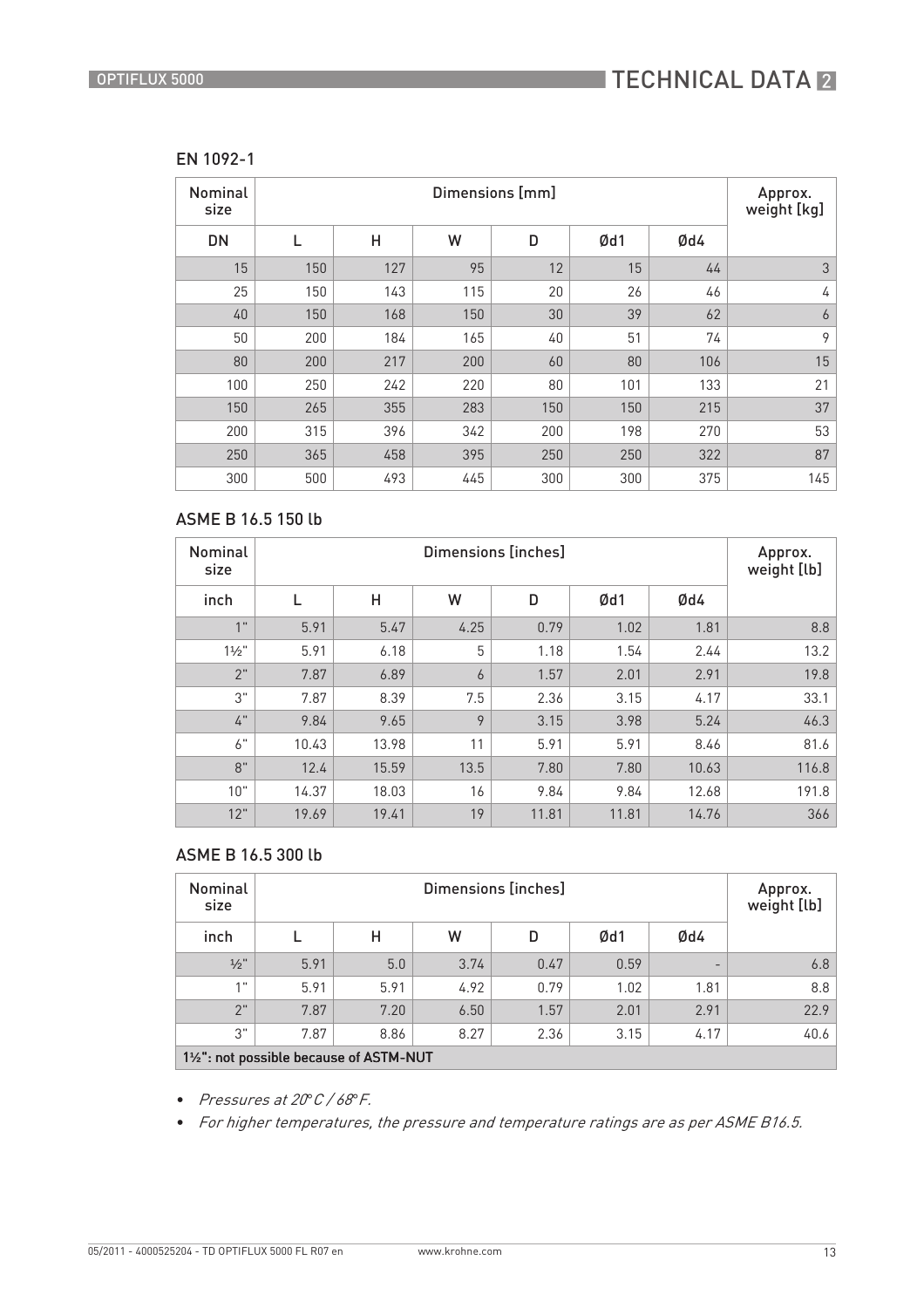## **2 TECHNICAL DATA**

## 2.3 Measuring accuracy

#### Reference conditions

- Medium: water
- Temperature: 20°C / 68°F
- Pressure: 1 bar / 14.5 psi



Y [m/s]: flow velocity

Y [%]: deviation from the actual measured value (MV)

| Compact with IFC 300 | Accuracy                   | Curve             |
|----------------------|----------------------------|-------------------|
| DN15100 / ½4"        | $±0.15\%$ of MV + 1 mm/s   |                   |
| DN150300 / 612"      | $\pm 0.2\%$ of MV + 1 mm/s | $^\mathrm{\odot}$ |

| Compact with IFC 100 | Accuracy                   | Curve         |
|----------------------|----------------------------|---------------|
| DN15…300 / ½…12"     | $\pm 0.3\%$ of MV + 1 mm/s | $\circled{3}$ |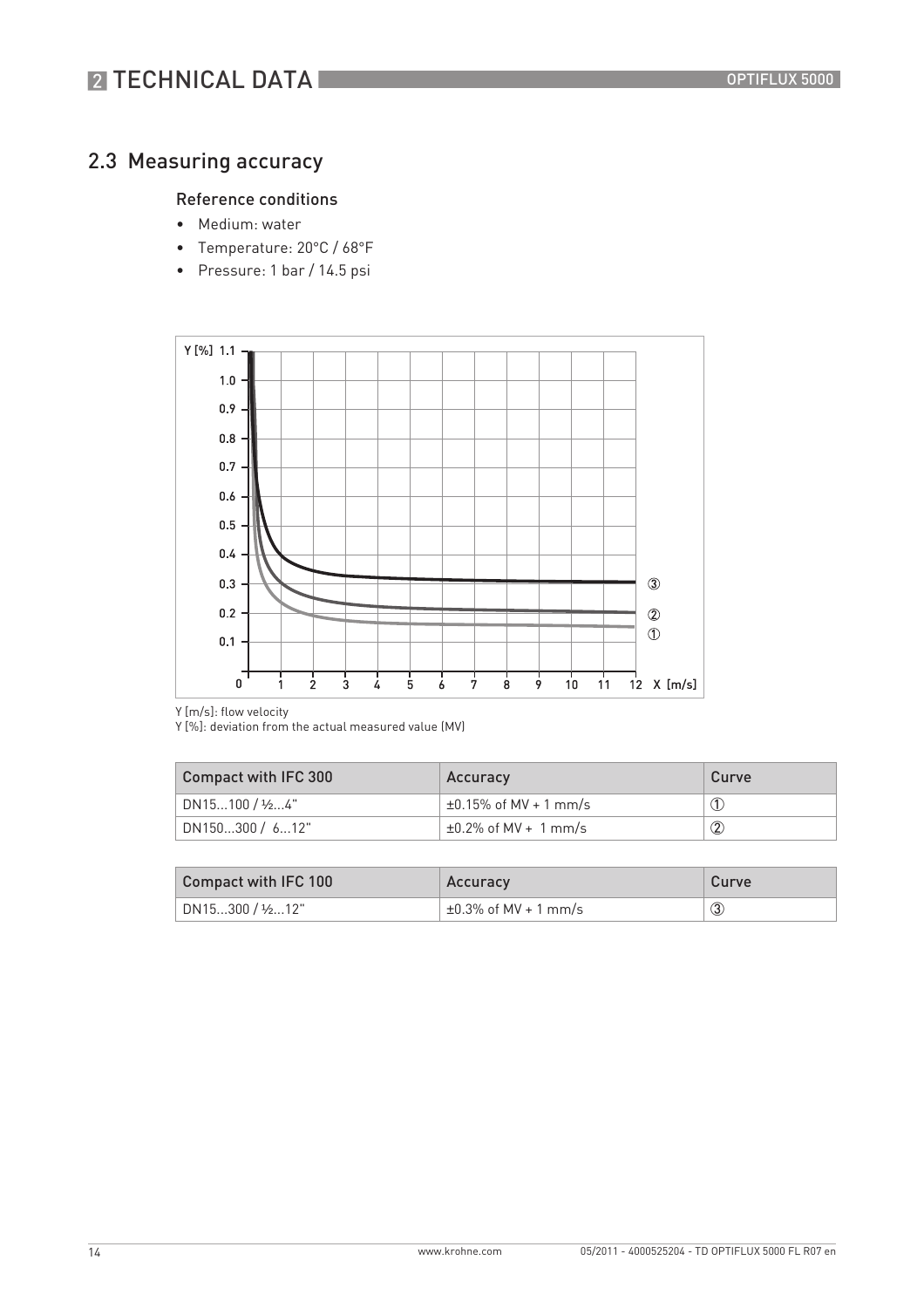## 3.1 Notes on installation

Inspect the cartons carefully for damage or signs of rough handling. Report damage to the carrier and to the local office of the manufacturer.

Check the packing list to check if you received completely all that you ordered.

Look at the device nameplate to ensure that the device is delivered according to your order. Check for the correct supply voltage printed on the nameplate.

### 3.2 Intended use

The OPTIFLUX 5000 FL flowmeter measures the volumetric flow rate of electrically conductive liquids, acids, alkaline solutions, pastes and slurries, also with very high solid contents.

## 3.3 Installation conditions

#### 3.3.1 Inlet and outlet



Figure 3-1: Recommended inlet and outlet sections  $\textcircled{1} \geq 5 \text{ DN}$  $\overline{2}$  ≥ 2 DN

#### 3.3.2 Mounting position



Figure 3-2: Mounting position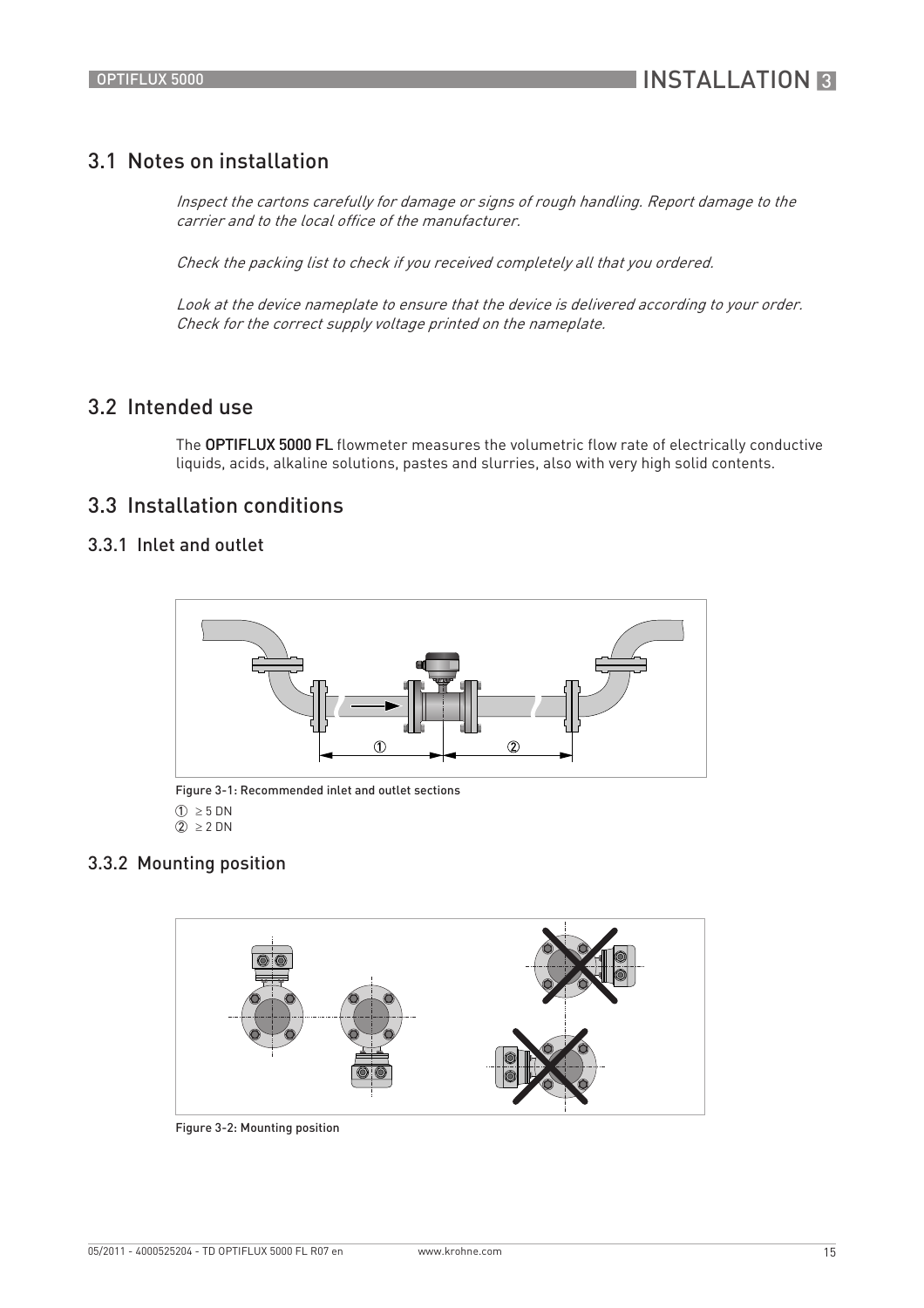## **3 INSTALLATION**

### 3.3.3 Flange deviation

Max. permissible deviation of pipe flange faces:  $L_{max} - L_{min} \le 0.5$  mm / 0.02"



Figure 3-3: Flange deviation

 $\mathbb{O}$  L<sub>max</sub>

2 Lmin

### 3.3.4 T-section



Figure 3-4: Distance after T-sections  $\textcircled{1} \geq 10 \text{ DN}$ 

### 3.3.5 Vibration



Figure 3-5: Avoid vibrations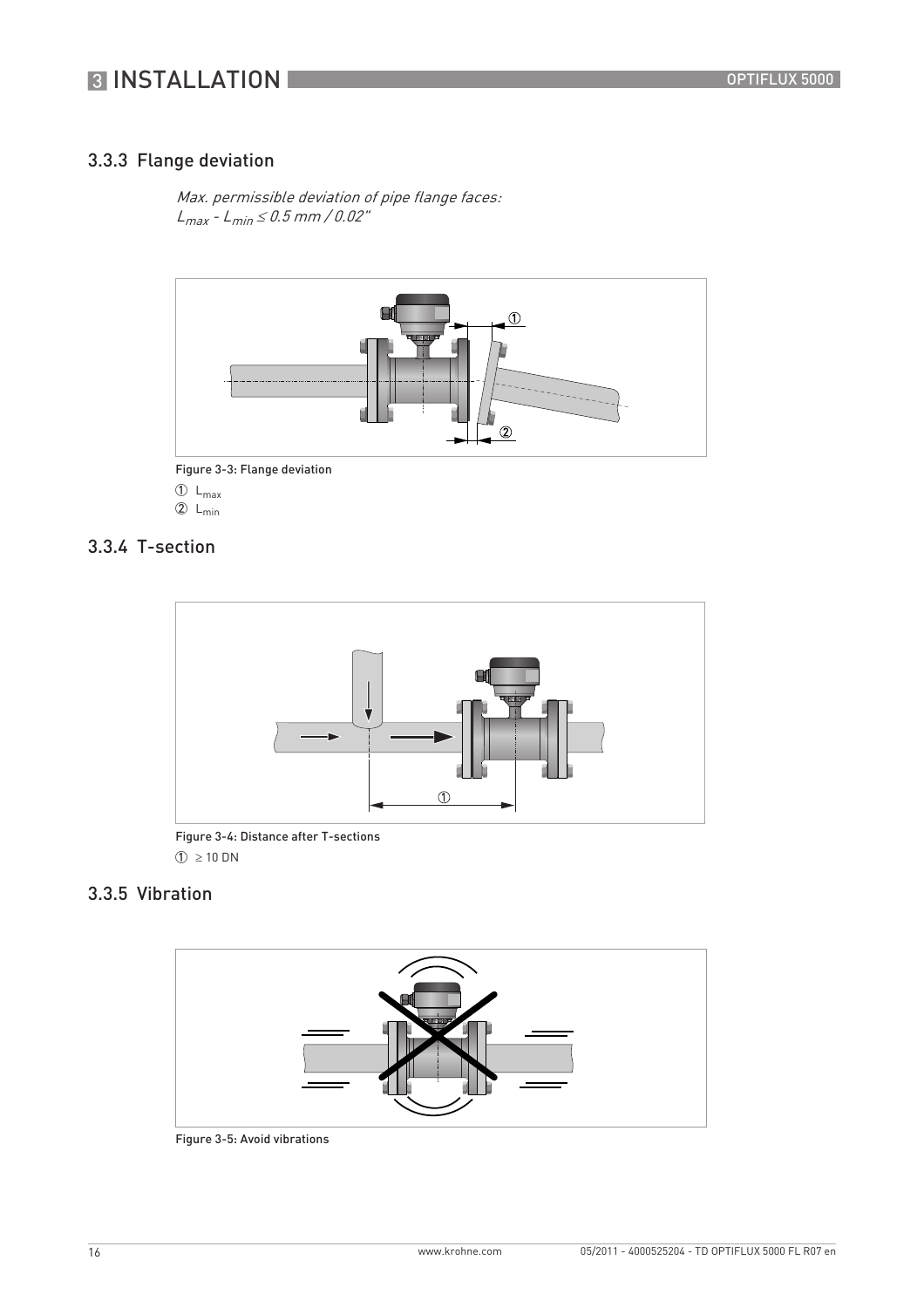## 3.3.6 Magnetic field



Figure 3-6: Avoid magnetic fields

### 3.3.7 Bends



Figure 3-7: Installation in bending pipes



Figure 3-8: Installation in bending pipes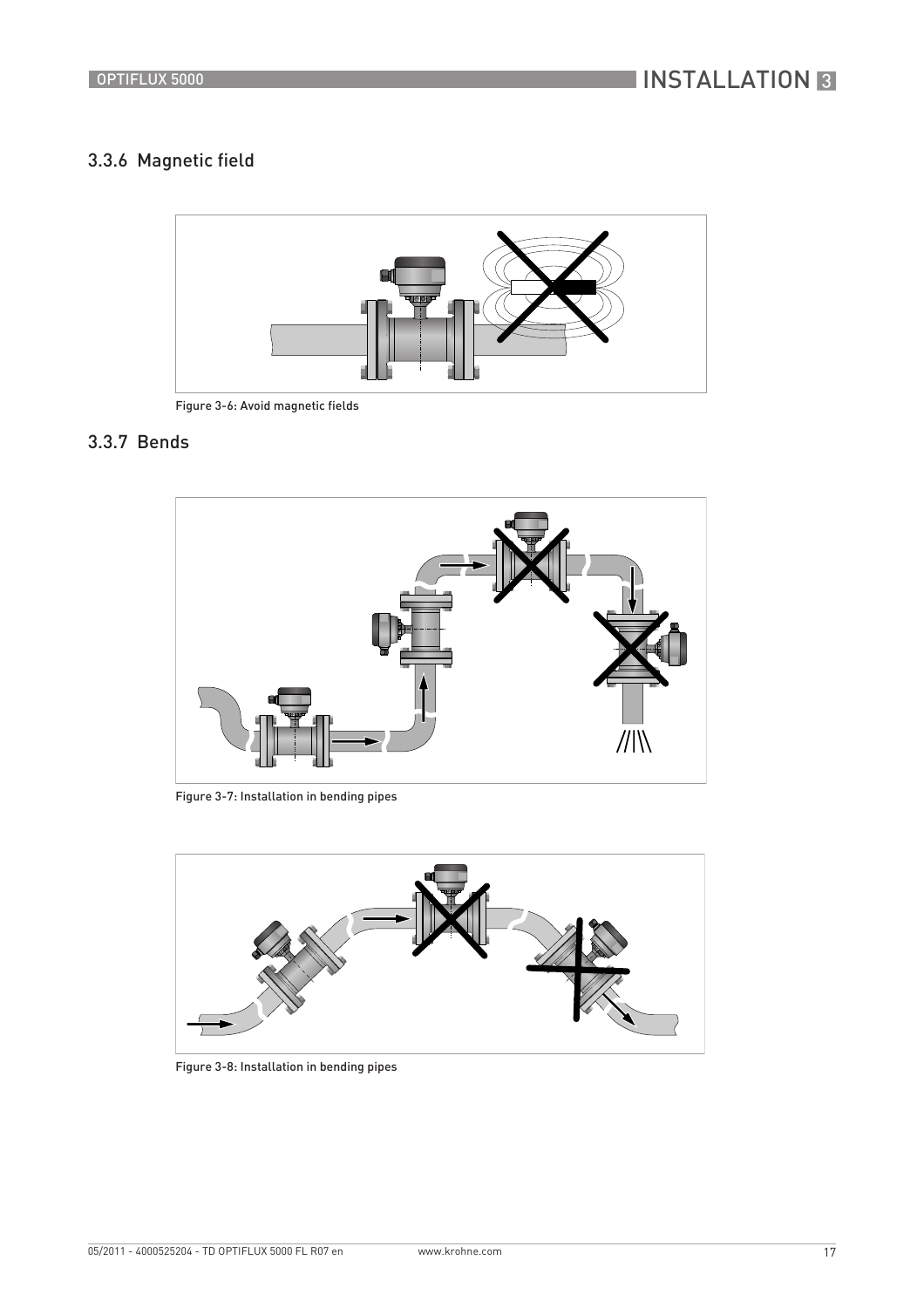### 3.3.8 Open discharge



Figure 3-9: Installation before an open discharge

## 3.3.9 Control valve



Figure 3-10: Installation before control valve

## 3.3.10 Air venting



Figure 3-11: Air venting  $\circled{1}$  ≥ 5 m 2 Air ventilation point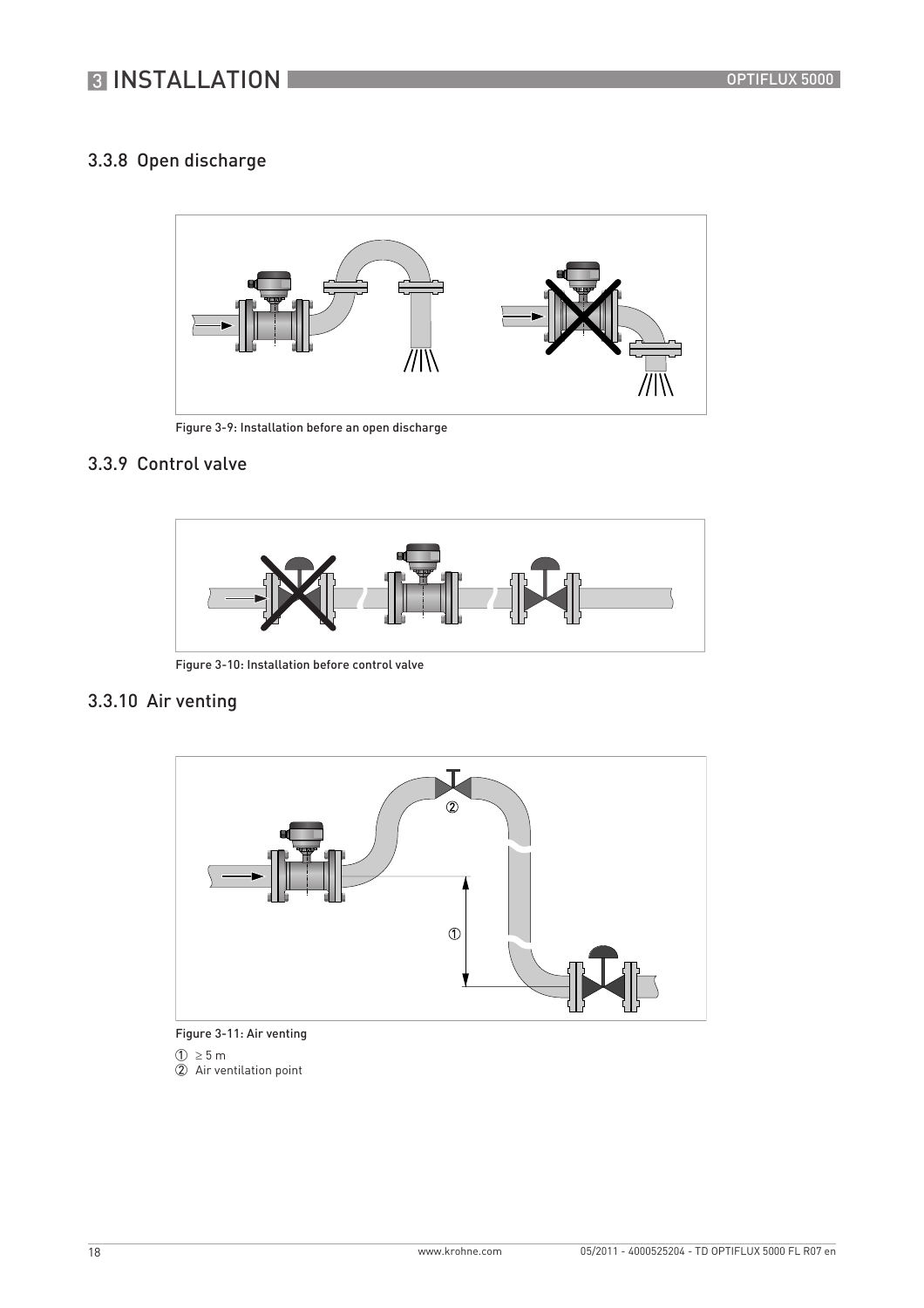### 3.3.11 Pump



Figure 3-12: Installation after pump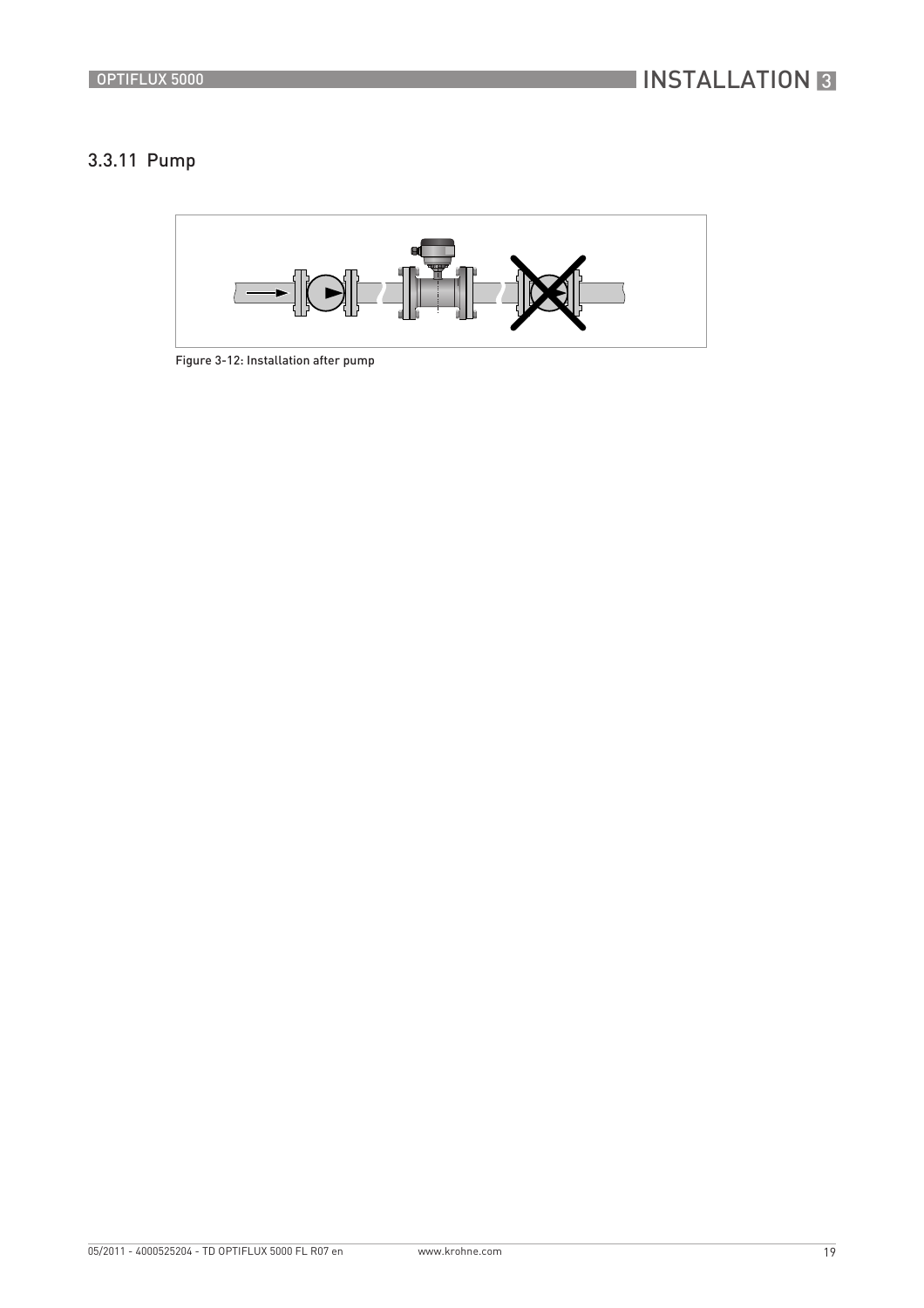## 4.1 Safety instructions

All work on the electrical connections may only be carried out with the power disconnected. Take note of the voltage data on the nameplate!

Observe the national regulations for electrical installations!

For devices used in hazardous areas, additional safety notes apply; please refer to the Ex documentation.

Observe without fail the local occupational health and safety regulations. Any work done on the electrical components of the measuring device may only be carried out by properly trained specialists.

Look at the device nameplate to ensure that the device is delivered according to your order. Check for the correct supply voltage printed on the nameplate.

### 4.2 Grounding

The device must be grounded in accordance with regulations in order to protect personnel against electric shocks.





- 1 Metal pipelines, not internally coated. Grounding without grounding rings.
- 2 Metal pipelines with internal coating and non-conductive pipelines. Grounding with grounding rings.



Figure 4-2: Grounding ring number 1

#### Grounding ring number 1 (for type VN20):

• 3 mm / 0.1" thick (tantalum: 0.5 mm / 0.1")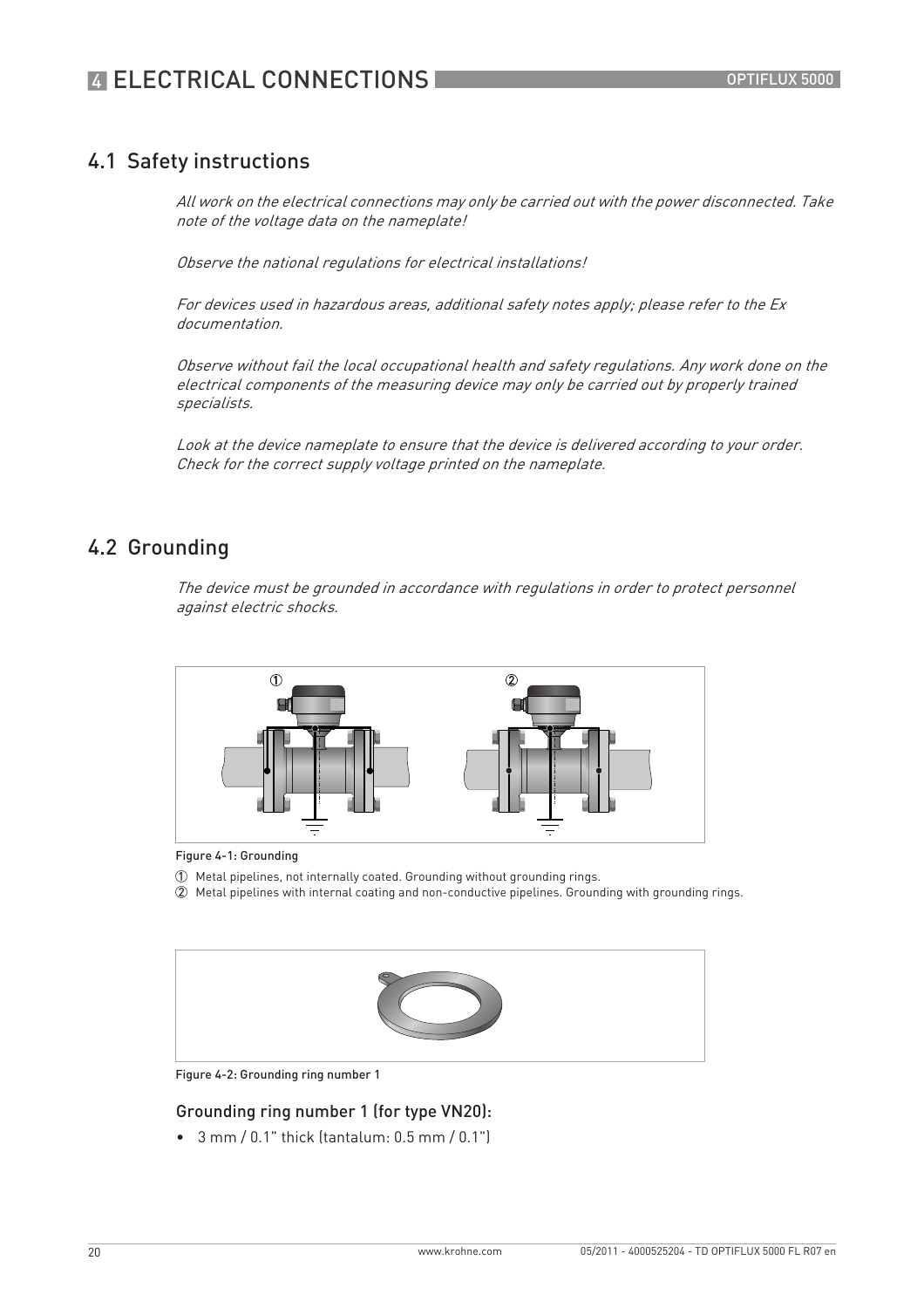## 4.3 Virtual reference for IFC 300 (C, W and F version)

The virtual reference option on the IFC 300 flow converter provides complete isolation of the measurement circuit.

The benefits of virtual reference are that grounding rings or grounding electrodes can be omitted, safety increases by reducing the number of potential leakage points and the installation of the flowmeters is much easier.



Figure 4-3: Virtual reference

## Possible if:

- $\bullet$   $\geq$  DN10
- Electrical conductivity ≥ 200 µS/cm
- Electrode cable max. 50m., type DS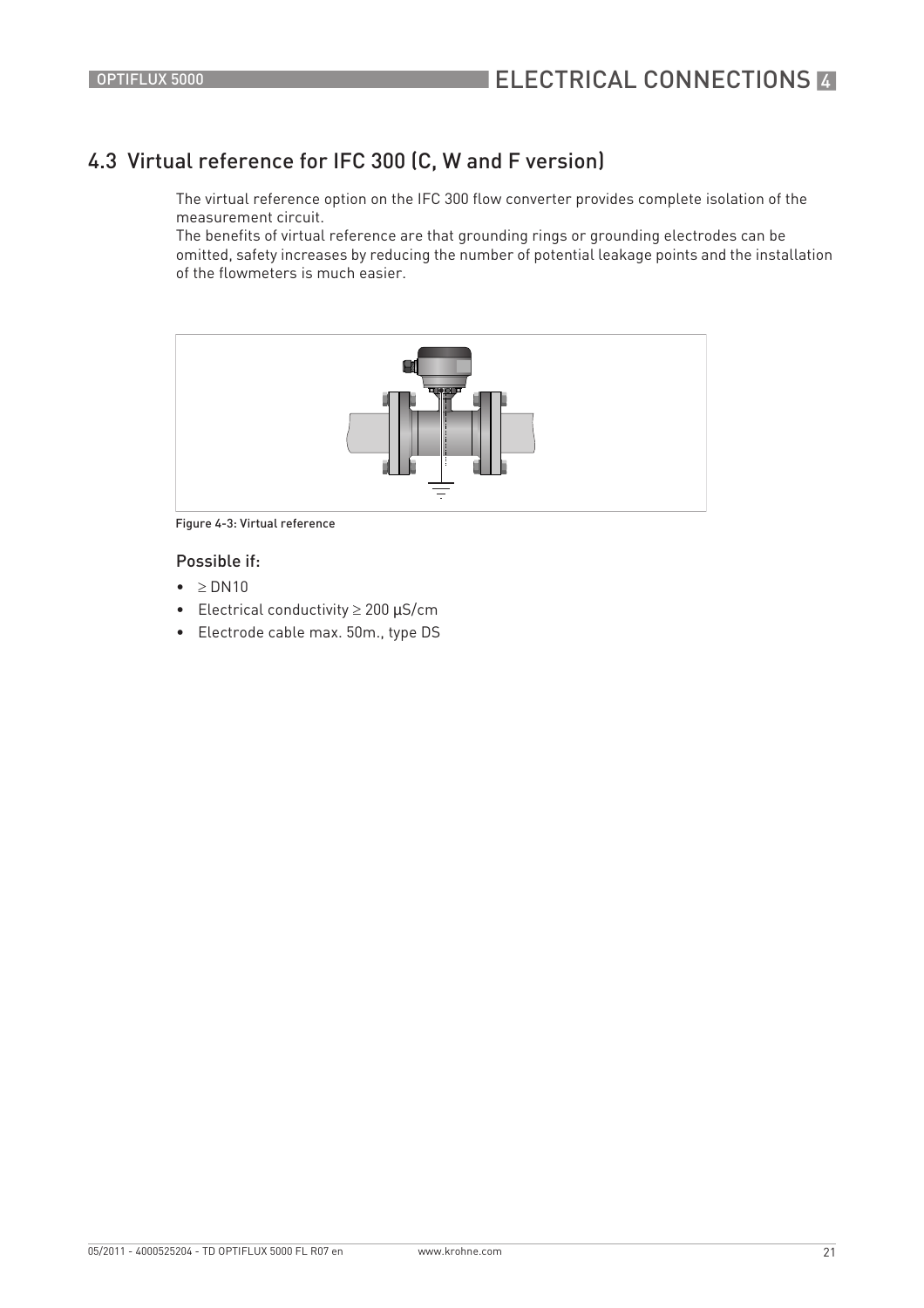22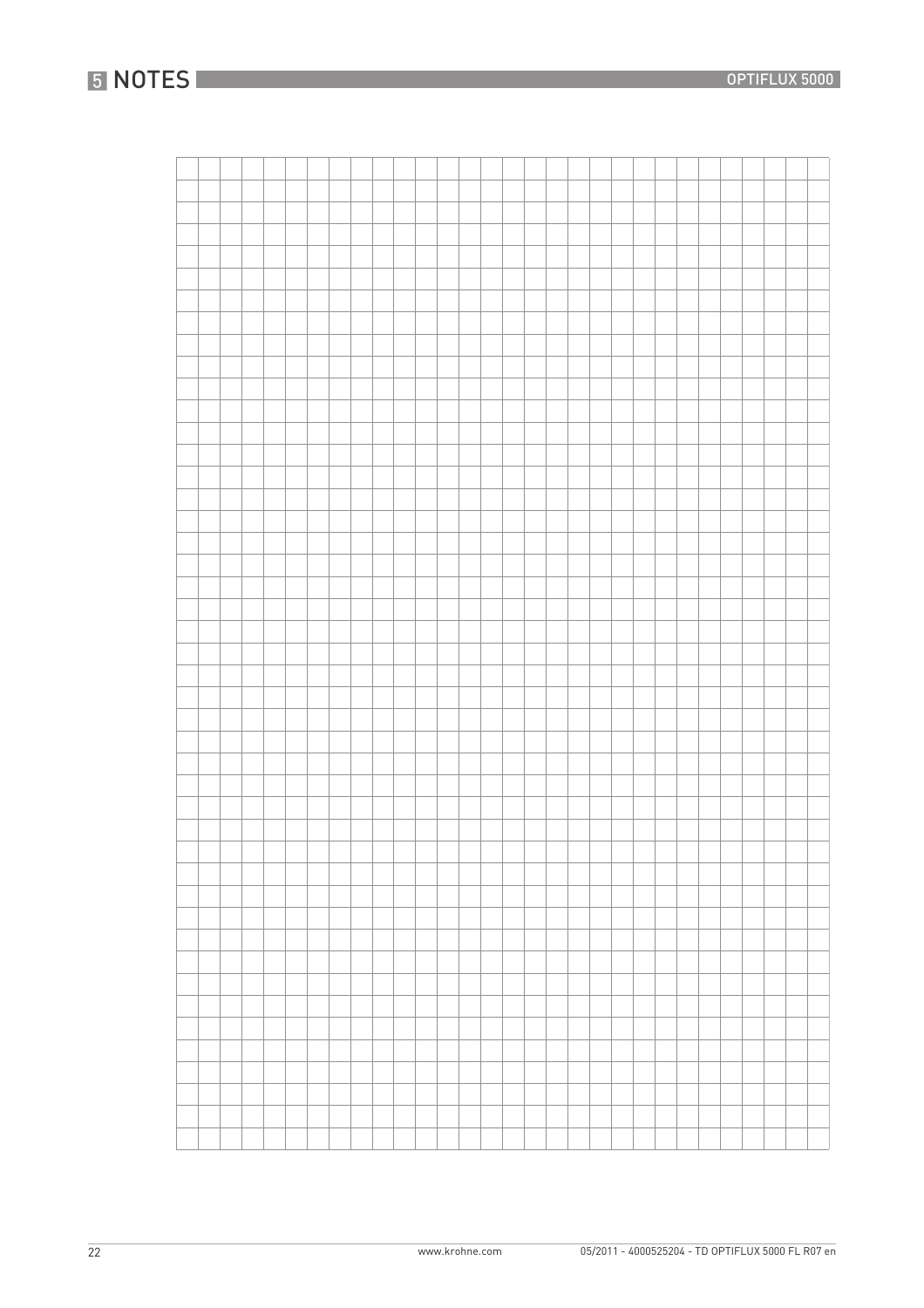## **NOTES 5**